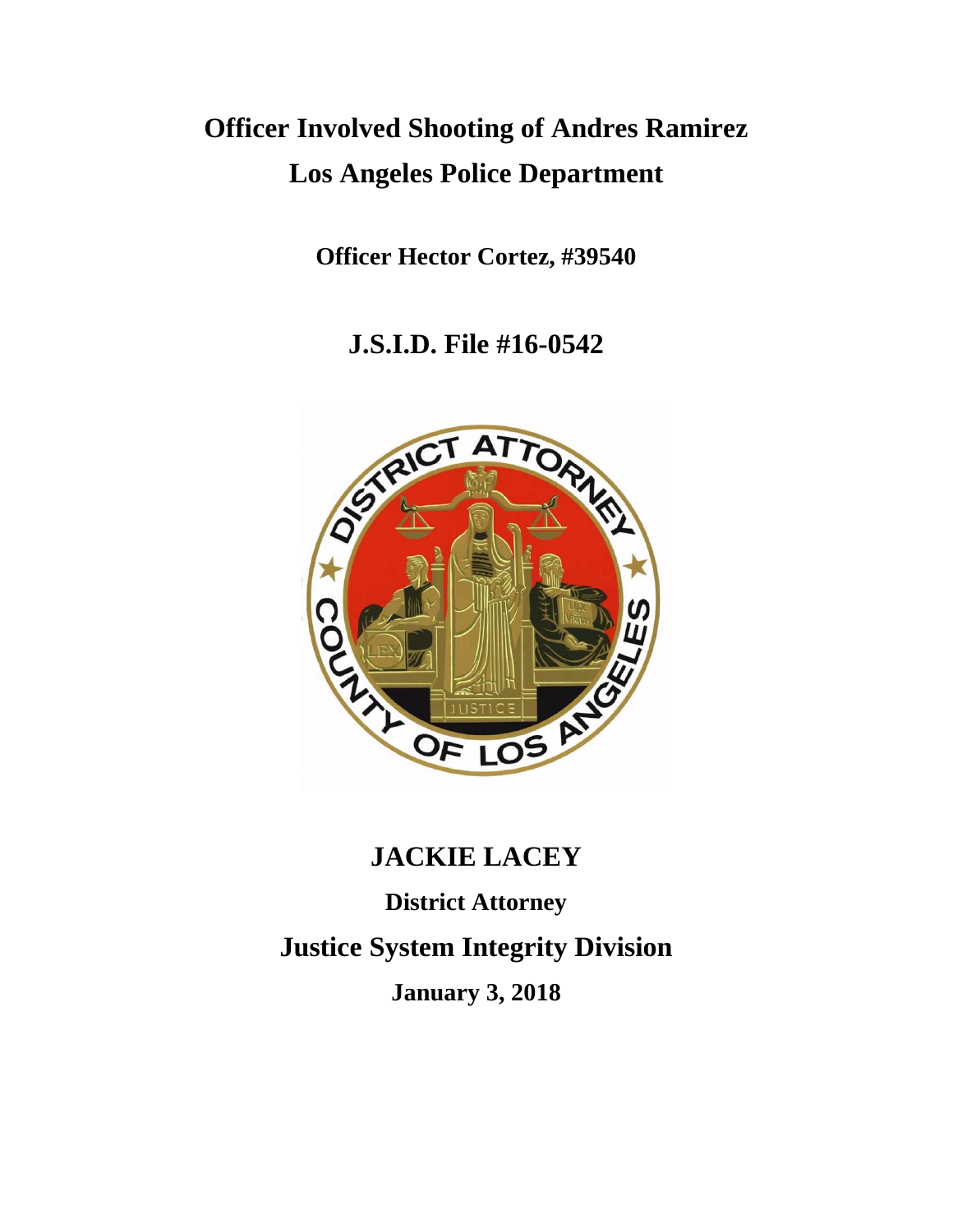## **MEMORANDUM**

- TO: COMMANDER ROBERT A. LOPEZ Los Angeles Police Department Force Investigation Division 100 West First Street, Suite 431 Los Angeles, California 90012
- FROM: JUSTICE SYSTEM INTEGRITY DIVISION Los Angeles County District Attorney's Office
- SUBJECT: Officer Involved Shooting of Andres Ramirez J.S.I.D. File #16-0542 F.I.D. File #F067-16
- DATE: January 3, 2018

The Justice System Integrity Division of the Los Angeles County District Attorney's Office has completed its review of the October 23, 2016, non-fatal shooting of Andres Ramirez by Los Angeles Police Department (LAPD) Officer Hector Cortez. We find that Officer Cortez acted in lawful self-defense and defense of others.

The District Attorney's Command Center was notified of this shooting on October 23, 2016, at 2:00 a.m. The District Attorney Response Team responded to the scene and was given a briefing and walk-through by LAPD Lieutenant Jeffrey Wenninger.

The following analysis is based on reports prepared by the LAPD Force Investigation Division and submitted to this office by Detectives Ronald Granados, Kevin Huff, Ronald Lee, and Dante Palacio. The reports include photographs, audio-recorded interviews of witnesses, surveillance videotape, and radio transmissions.

The compelled statement of Officer Cortez was also considered.

## **FACTUAL ANALYSIS**

## **Introduction**

This incident began with a physical altercation in front of a bar, which led to an officer involved shooting and a foot pursuit, and ended with another officer involved shooting. The sequence of events spanned a city block, as detailed in the diagram below: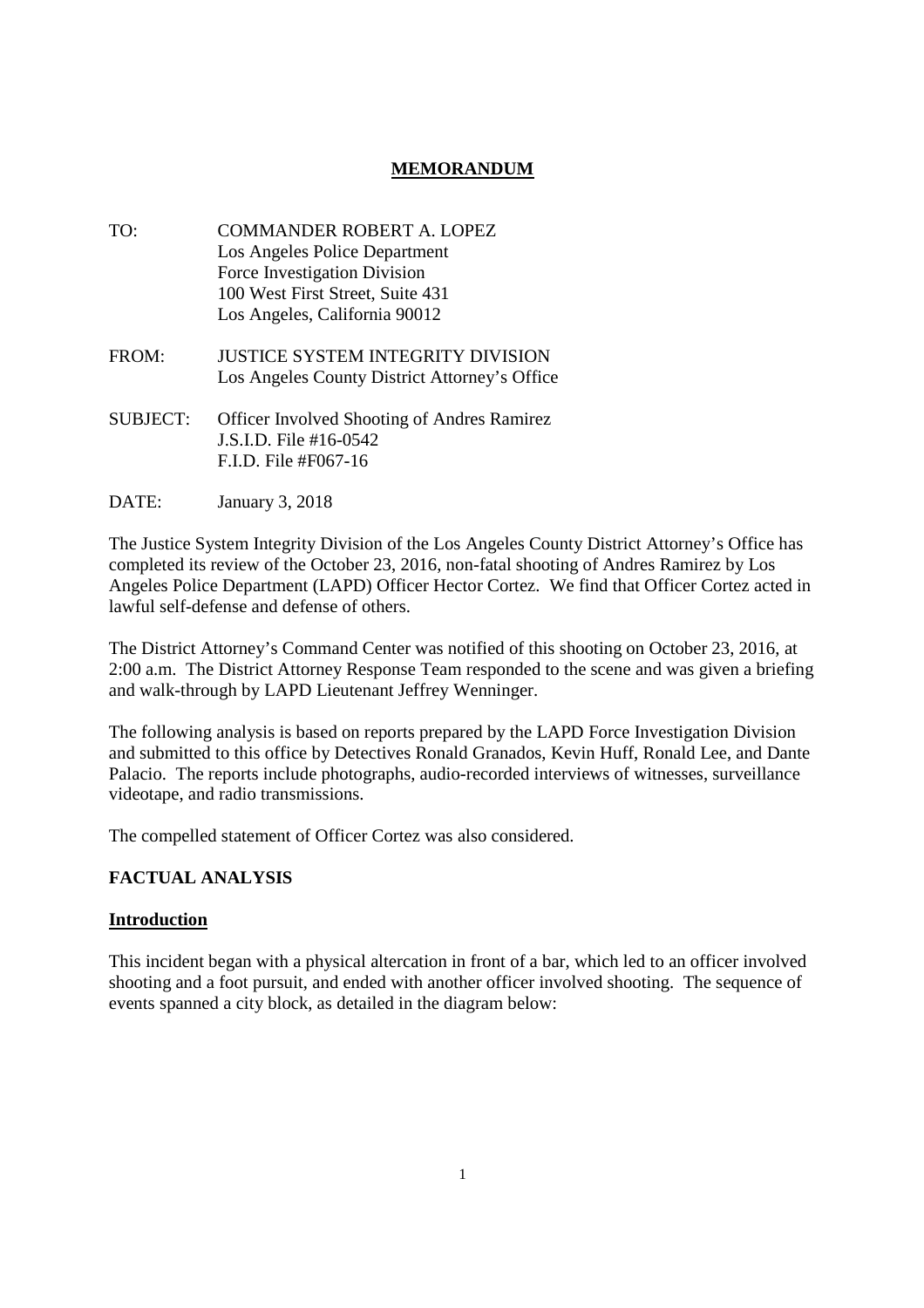

*Figure 1 – Aerial photograph of the 4100 block of Sunset Boulevard.*

## **The Physical Altercation**

On October 23, 2016, at approximately 12:33 a.m., Arsharvir Shaldjian, an off-duty LAPD officer, and his friends, Levon A. and Alen S., went to the Short Stop, a bar located at the intersection of Sunset Boulevard and Sutherland Avenue in Los Angeles, across the street from the El Compadre restaurant. They arrived in a vehicle driven by Destany T., who drove into the parking lot behind El Compadre, intending to turn around and drop off Shaldjian and his friends in front of the Short Stop. When she did so, one of the passengers in her car yelled out the window, "This is my hood!" which caught the attention of several men who were standing in the El Compadre parking lot.

The men approached Destany T.'s vehicle. She panicked and drove out of the parking lot. The men briefly pursued her vehicle, but retreated to the parking lot. Destany T. dropped Shaldjian and his friends off in front of the Short Stop and drove away.

At approximately 12:52 a.m., Shaldjian and his friends were on the sidewalk outside the bar and Shaldjian was making a telephone call, while one of his friends urinated on a bush. Two men crossed the street from the El Compadre and approached Shaldjian. One of the men lifted his shirt and displayed a black handgun in his front waistband. The second man said, "[W]hat the fuck are you guys doing here? This is Echo Park."<sup>1</sup>

At around the same time, more men, including Andres Ramirez, crossed the street from the direction of the El Compadre, toward Shaldjian and his friends. One of the men threw a glass bottle at Shaldjian and a physical altercation ensued.

During the brawl, Ramirez struck Shaldjian in the head multiple times with his fist. Shaldjian attempted to kick Ramirez, which caused Ramirez to fall. A revolver, which was in the waistband of Ramirez's pants, fell to the ground. As the altercation continued, Shaldjian fell to the ground and Ramirez retrieved his gun and aimed it at Shaldjian. A man in Ramirez's group

<sup>&</sup>lt;sup>1</sup> The neighborhood located around the Short Stop is claimed by the Echo Park criminal street gang.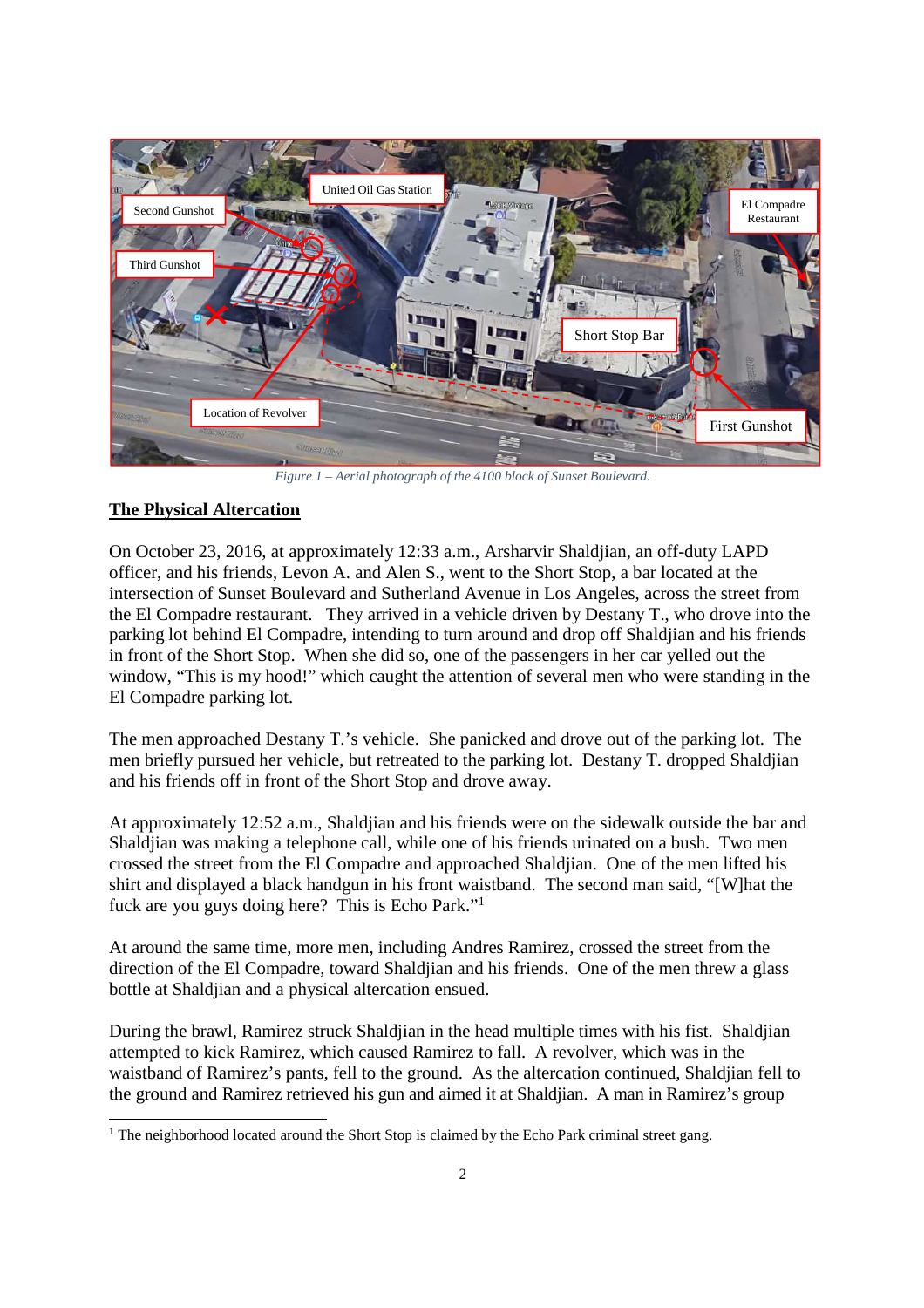yelled, "Shoot them! Shoot them!" Shaldjian got up from the ground and yelled, "Hey, he's got a gun!"

#### **The First Shooting**

LAPD Gang Enforcement Detail (GED) uniformed police officers Daniel Hughes and Victor Cortez were on patrol and driving a marked black and white patrol vehicle when they saw the fight. Hughes drove the patrol car toward the altercation and stopped. Cortez exited the patrol vehicle and saw Ramirez face him, holding a gun in his right hand, as shown below in frames from surveillance videotape of the incident:



*Figure 2 – Ramirez holding a gun as Cortez and Hughes arrive at the initial altercation.*



*Figure 3 – Photograph of Ramirez holding a gun.*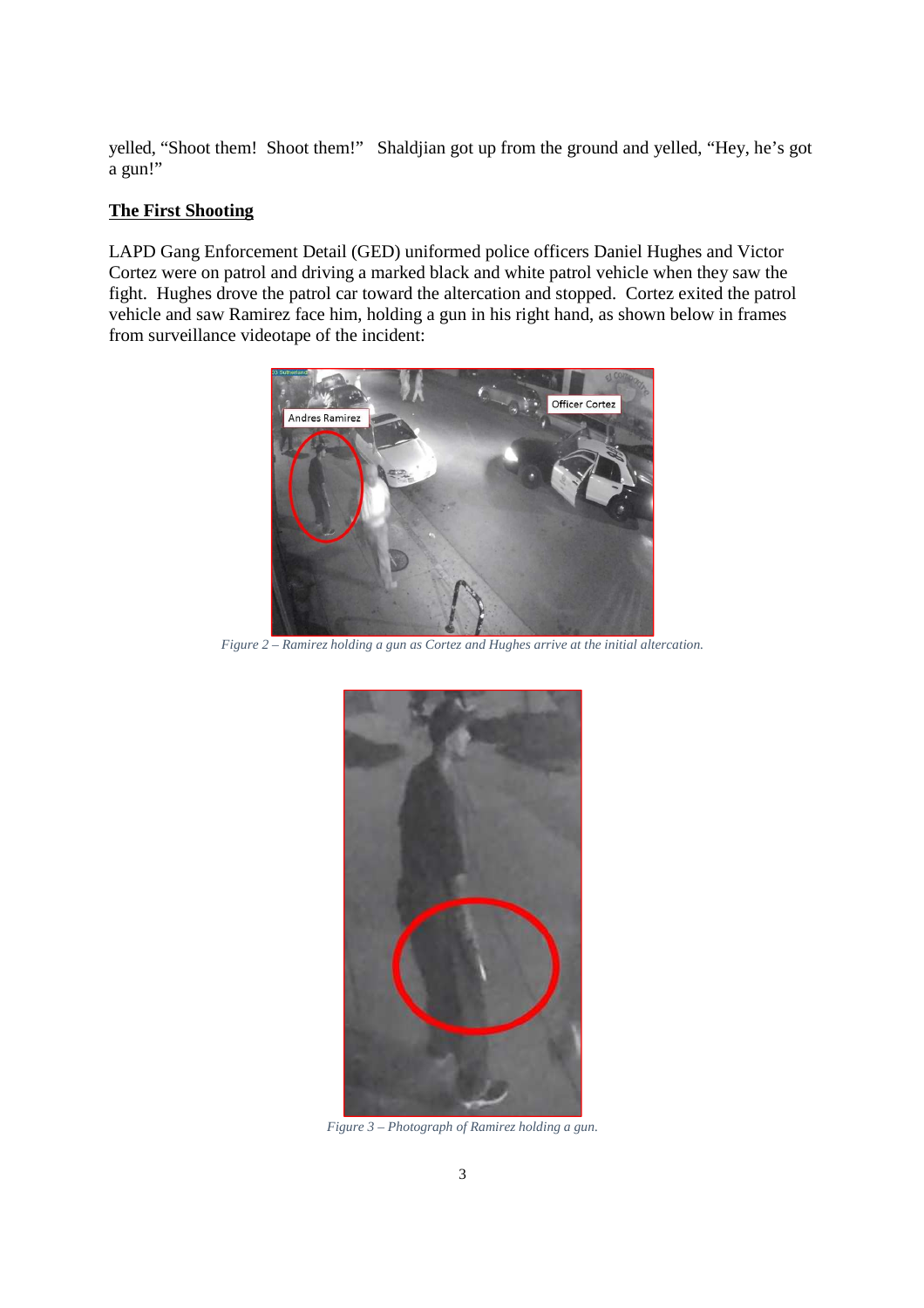## **The Foot Pursuit**

Ramirez and an unidentified man ran southbound on Sutherland Avenue and made a right turn onto Sunset Boulevard. They continued running westbound on Sunset Boulevard for about one block with Cortez and Hughes in close pursuit. Ramirez still had a gun in his hand. Though Cortez remained in close proximity to Ramirez, Hughes was slightly delayed because he dropped his radio while running and attempting to radio for backup. Ramirez and the second man ran into the United Oil gas station. Ramirez tossed the gun he was holding into a planter box at the gas station, as seen in the photograph below:



*Figure 4 – Ramirez dropping a .38 caliber revolver into a planter box at the United Oil gas station.*

## **The Second and Third Shootings**

Ramirez ran through the gas station toward the parking lot located at the north end of the station. When he reached the parking lot, he encountered an off-duty security guard, who Ramirez thought was another police officer. Ramirez turned around and came face-to-face with Cortez, who was still chasing and was a few feet behind him.

The shot missed and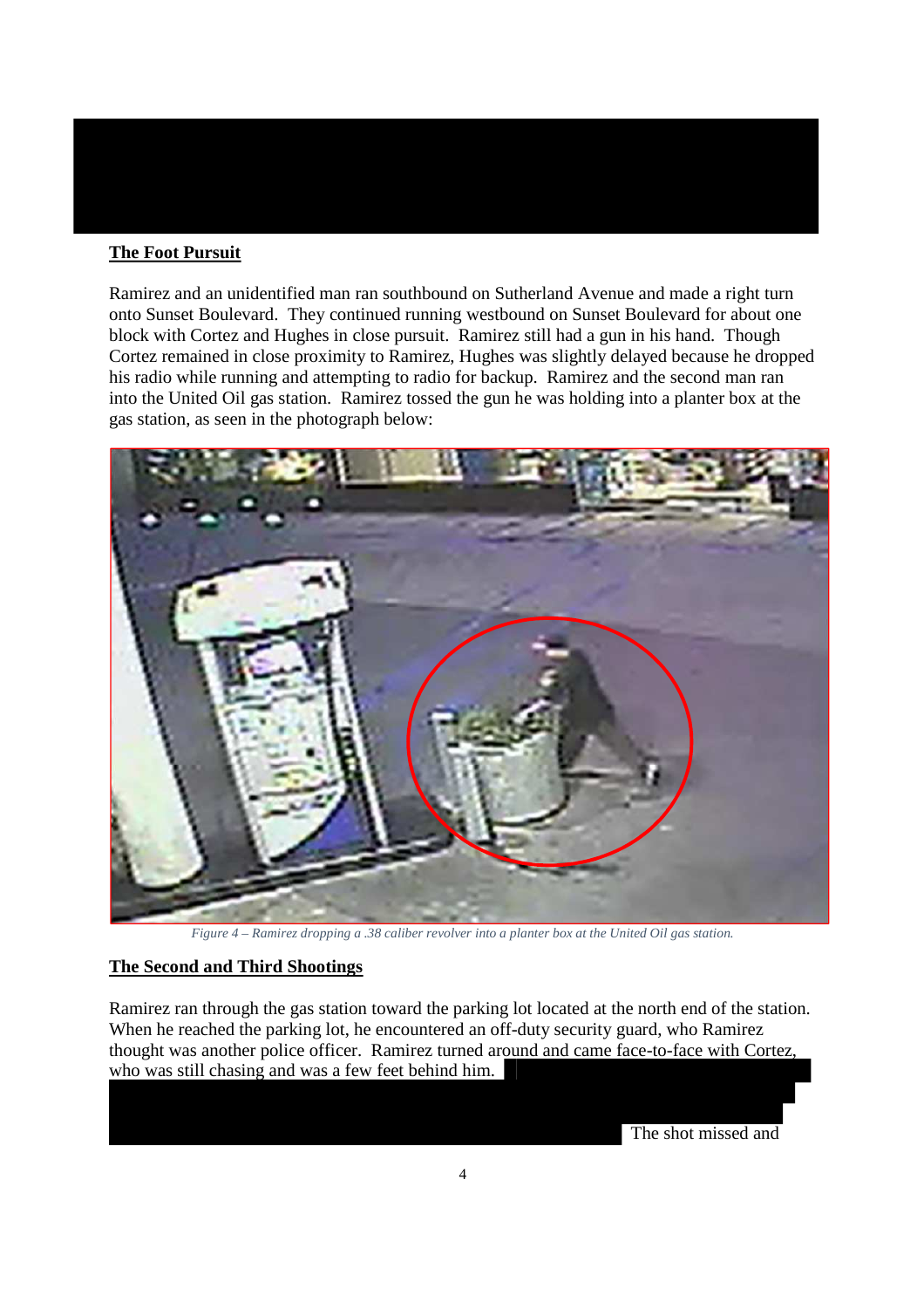Ramirez continued to run. Cortez fired at Ramirez a third time and struck Ramirez in the lower back. Ramirez continued to run, but collapsed and was apprehended near the gas pumps.

#### **Statement of Officer Hector Cortez**

Cortez provided a compelled statement to investigators.<sup>2</sup>



<sup>&</sup>lt;sup>2</sup> Unlike private citizens, public sector employees can be forced to submit to questioning regarding the performance of their official duties and, so long as they are not required to waive their privilege against self-incrimination, their refusal to submit to such questioning can result in administrative discipline including termination from public service. *Gardner v. Broderick* (1968) 392 U.S. 273, 278; *Uniformed Sanitation v. City of New York* (1968) 392 U.S. 280, 284-285. The officers with knowledge of this incident were interviewed and ordered to submit to questioning concerning the performance of their official duties. Like any other individual, Cortez possessed a right under the Fifth Amendment of the United States Constitution to be free from being compelled to give testimony against himself. *Uniformed Sanitation v. City of New York, supra, at 284-285.* Because the LAPD ordered Cortez to answer questions which might expose him to criminal liability, the LAPD compelled him to participate in an interview. The effect of this legal compulsion is that Cortez's statement cannot be used against him in a criminal proceeding, nor can any material derived from the compelled interviews be used against him. *Garrity v. New Jersey* (1967) 385 U.S. 493, 496-497; *Spielbauer v. County of Santa Clara* (2009) 45 Cal.4th 704, 715. Further, because this compelled statement is part of the officer's police personnel file, the statement is confidential and may not be disclosed absent an evidentiary showing and court order. *Penal Code* section 832.7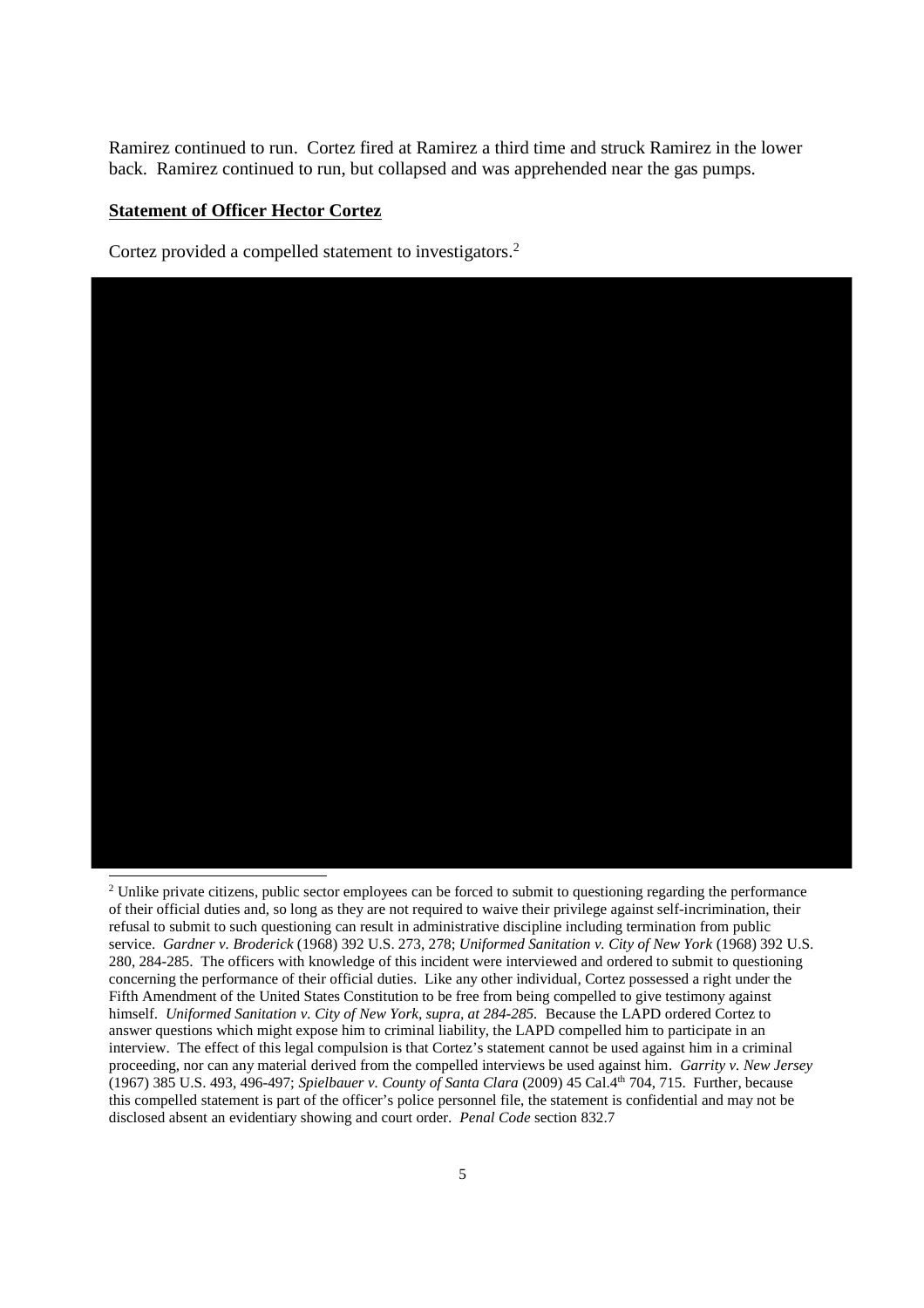

#### **Statement of Officer Daniel Hughes**

Hughes was assigned to the GED and was partnered with Cortez. Hughes was driving westbound on Sunset Boulevard toward Sutherland Avenue. Cortez was in the passenger seat. Hughes and Cortez know the intersection of Sunset Boulevard and Sutherland Avenue is an area claimed by the Echo Park gang.

As Hughes turned the vehicle northbound onto Sutherland Avenue, he noticed what he believed to be a group of ten to fifteen gang members engaged in a brawl. Hughes noticed one of the men had a gun and was pointing it at another man. Hughes parked the car, angling the headlights towards the group to illuminate them, drew his service weapon, and exited the vehicle. Hughes heard a gunshot upon exiting the vehicle and, unsure of where it came from, checked behind himself and Cortez to ensure that they were not being ambushed.

When Hughes turned back around, he saw the armed suspect, Ramirez, run southbound on Sutherland Avenue and make a right turn westbound onto Sunset Boulevard. Hughes saw Cortez run after Ramirez and he followed as well. During the pursuit down Sunset Boulevard, Hughes holstered his service weapon and grabbed his radio, intending to call for help, but dropped it. He retrieved the radio and broadcasted that shots were fired and officers needed help, and he continued westbound on Sunset Boulevard in pursuit of Ramirez.

Half way down the block, Hughes heard another gunshot. Shortly after he reached the United Oil gas station on the corner of Sunset Boulevard and Portia Street, Hughes saw Ramirez bent over at a forty-five-degree angle. Hughes then heard a third shot which he believed came from Cortez, and saw Ramirez stumble westbound through the gas station and then fall over. Hughes approached Ramirez, handcuffed him, and patted him down to search for a weapon but found none.

#### **Statement of Officer Arsharvir Shaldjian**

Officer Shaldjian was off-duty and wearing civilian clothing the night of the altercation. That night he had been drinking with two of his civilian friends, Levon A. and Alen S. The three men decided to go to the Short Stop. They took an Uber ride to the bar and, shortly after arriving, one of his friends said he needed to urinate. Shaldjian and his friends walked northbound on Sutherland Avenue so his friend could urinate on a bush that was next to the bar. A group of approximately 20 men, who had previously been standing in the parking lot of the El Compadre,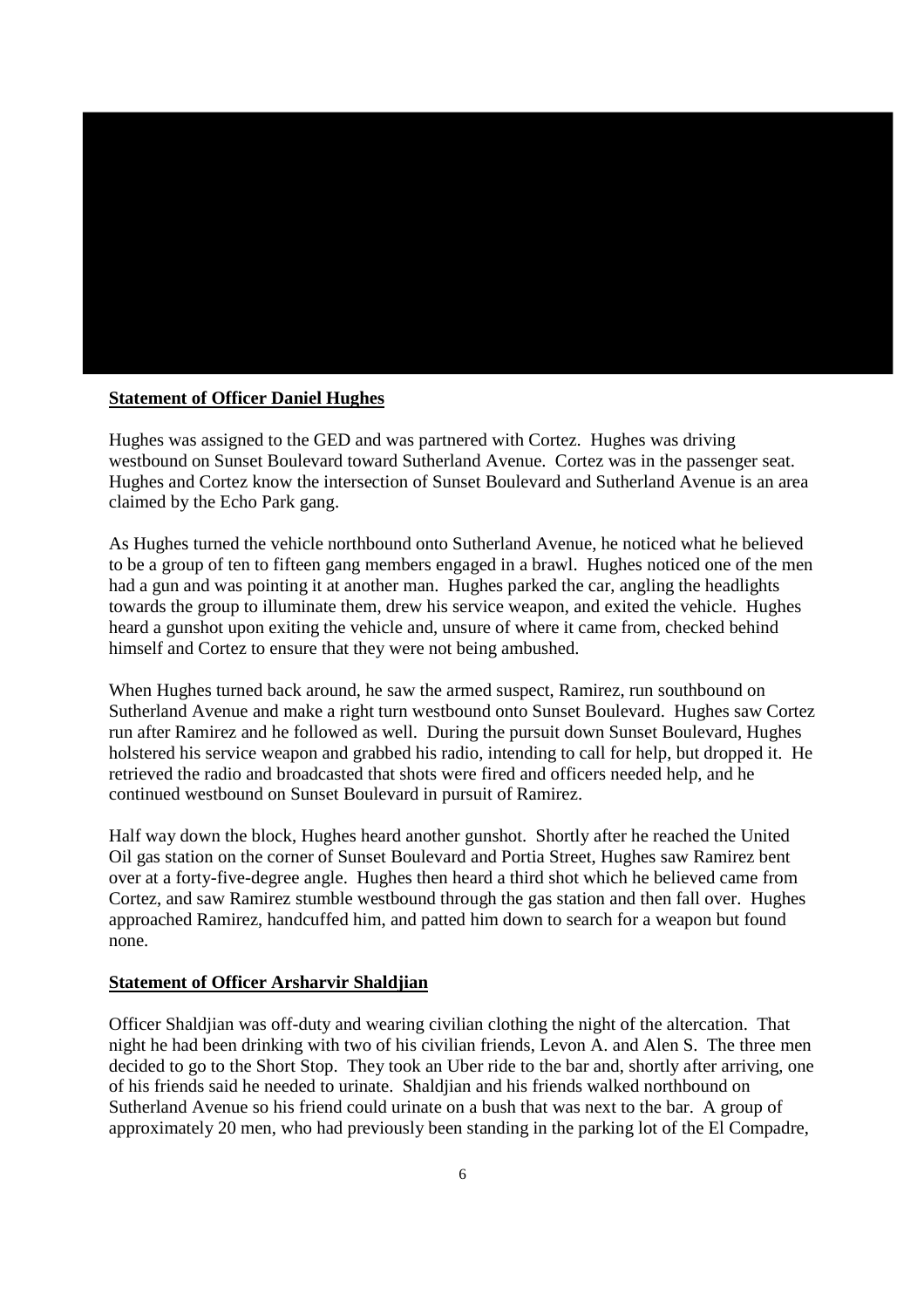which is across the street from the Short Stop, approached Shaldjian and his friends shortly after they walked north on Sutherland Avenue. One of the men yelled, "What the fuck are you guys doing here? This is Echo Park!" Shaldjian heard a bottle breaking and the group began to kick and punch Shaldjian and his friends. Immediately thereafter, the other men joined in and began to attack Shaldjian and his friends.

During the fight, Shaldjian heard a man tell Ramirez, "Shoot them! Shoot them!" Shaldjian saw Ramirez draw a revolver from his waistband. In a panic, Shaldjian attempted to push Ramirez down but fell in the process, giving Ramirez the opportunity to aim the gun at him. He then got to his feet and yelled "Hey, he's got a gun!" Shaldjian heard a gunshot immediately thereafter and all of the men ran away. Shaldjian and his friends stayed at the scene and Shaldjian heard another gunshot about thirty seconds later.

#### **Statement of Officer Philip Hazelton**

Officer Hazelton and his partner Officer Martin were at the police station when they heard Cortez and Hughes' broadcast for help. They responded and assisted in establishing a perimeter. While canvassing the area, Hazelton recovered a 9mm semiautomatic pistol located in a bush next to the Short Stop bar.

#### **Statement of Officer Anthony Canales**

Officer Canales responded to the broadcast for help put out by Cortez and Hughes. He arrived at the United Oil gas station and saw Ramirez handcuffed and in the custody of Cortez and Hughes. Cortez instructed Canales to search near the planter next to the gas pumps because he believed the suspect tossed his gun during the foot pursuit. Canales searched inside a planter next to the gas pumps and discovered a blue steel revolver.<sup>3</sup>

#### **Statement of Levon A.**

Levon A. along with Shaldjian and Alen S. were out drinking when they took an Uber from Torrance to the Short Stop bar. Shortly after arriving, the three men needed to urinate so they walked northbound on Sutherland Avenue. Levon A. began to urinate on a bush near the bar. Three men crossed the street and approached Levon A. They asked, "Where are you from?" One of the men lifted his shirt and displayed a handgun in his waistband. Levon A. attempted to de-escalate the situation by saying that he and his friends were not looking to cause trouble, but the men began to punch and kick them. At some point during the fight, Levon A. heard a gunshot but does not know who fired the shot or from which direction it came. Soon after, he heard another gunshot come from the direction of Sunset Boulevard and Sutherland Avenue.

<sup>&</sup>lt;sup>3</sup> According to the surveillance videotape, Ramirez ran by the planter box twice. When he ran by the planter box the first time, Ramirez quickly put the gun in the planter box, while running full speed, in a manner consistent with him trying to conceal the fact that he was discarding a gun. Cortez was a few seconds behind him and also running full speed. Cortez fired at Ramirez seconds later when he suddenly stopped and reversed direction. There is no evidence that Cortez saw Ramirez drop the gun during the first pass of the planter box. Seconds later, Ramirez ran by the planter box a second time when Cortez fired at him again. It appears that, since Ramirez ran by the planter box twice at around the time of the shootings, and had a gun during the pursuit but was not in possession of a gun at the end of the foot pursuit, it was logical for Cortez to assume that Ramirez had discarded the gun in the planter box area, even though Cortez did not actually see Ramirez place the gun there.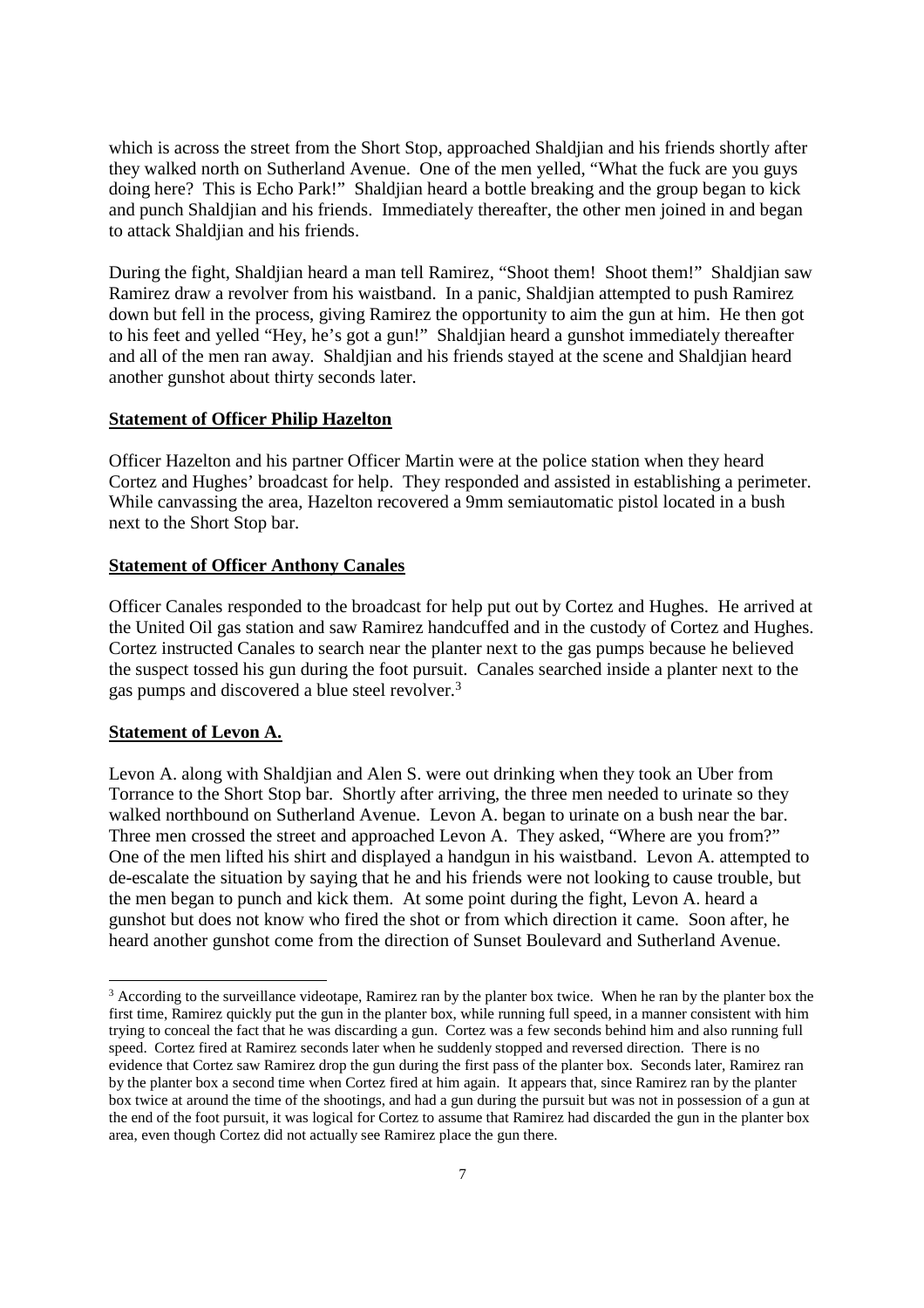#### **Statement of Alen S.**

Alen S. along with Shaldjian and Levon A. were out drinking when they took an Uber to the Short Stop. Shortly after arriving, the three walked northbound on Sutherland Avenue to urinate on a bush. A group of men approached Alen S. and his friends, and asked where they were from. Alen S. and his friends attempted to de-escalate the situation to no avail. Alen S. was punched multiple times and heard a gunshot approximately fifteen seconds after the fight began. He heard another gunshot, but did not know from which direction it came.

## **Statement of Destany T.**

Destany T. was working as an Uber driver on the night of the incident. She picked up Shaldjian, Levon A. and Alen S. in Torrance and drove them to the Short Stop at the intersection of Sunset Boulevard and Sutherland Avenue. Before dropping them off, Destany T. drove into the parking lot behind the El Compadre, intending to make a U-turn. The windows of the car were lowered and one of her passengers yelled, "This is my hood!" which caught the attention of several men who were standing together in the El Compadre parking lot. They began to approach Destany T.'s car so she backed out of the parking lot, and drove away. The men pursued her briefly out of the parking lot but Destany T. was able to drive away. She dropped her passengers off in front of the Short Stop and drove away.

## **Statement of Francisco Y.**

Francisco Y. was working as an Uber driver the night of the incident and had stopped to get gas at the United Oil gas station. While fueling his car, he saw Ramirez being chased by Cortez through the gas station, and heard Cortez saying something unintelligible to Ramirez. He saw Ramirez turn around suddenly and Cortez discharged his service weapon. Francisco Y. remembers hearing two gunshots before seeing Ramirez run toward the intersection of Sunset Boulevard and Portia Street and fall to the ground. Francisco Y. did not see Ramirez with a gun at any point. He later saw Cortez and Hughes take Ramirez into custody and paramedics take Ramirez away in an ambulance.

## **Statement of Ronald N.**

Ronald N. was working as a security guard at the Short Stop the night of the incident. As Ronald N. was closing the back patio of the bar, he witnessed a fight next to the bar on Sutherland Avenue. He heard the screeching of a car tire followed by a single gunshot. He ushered several people into the bar for safety. Ronald N. recognized some of the people involved in the fight as the same men who earlier that day had given the bouncer to the Short Stop some trouble, claiming to be part of the Echo Park gang. During that earlier interaction Ronald N. noticed one member of the group, who matched the description of Ramirez, reaching his hand into his front pocket where there was a bulge in the shape of a revolver.

## **Statement of Pedro T.**

Pedro T. was returning to his apartment when he heard a commotion and what sounded like bottles breaking coming from the direction of the Short Stop. When he approached the window to check what was happening, he saw a man fleeing northbound on Sutherland Avenue away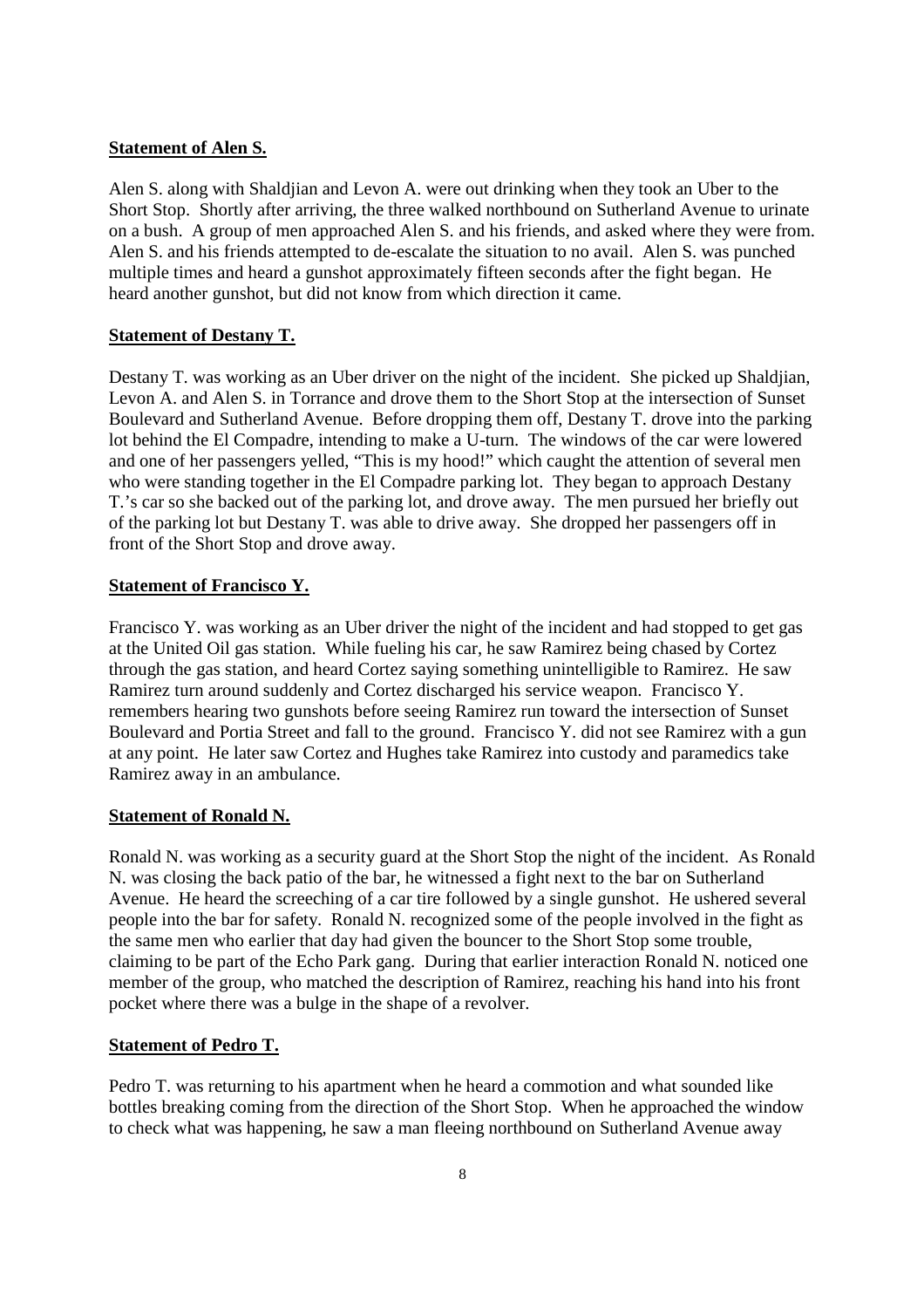from the Short Stop. Soon after, he heard two or three gunshots within quick succession of one another.

#### **Statement of Andres Ramirez**

Ramirez was *Mirandized* and interviewed by investigators on October 24, 2016, while at the USC Medical Center.

Ramirez had been a member of the Echo Park gang for approximately eight or nine years. Ramirez arrived at the El Compadre at approximately 10:00 p.m., and had approximately three to four drinks with three or four of his friends.

Ramirez and his friends exited El Compadre through the back exit at approximately 1:00 a.m. Ramirez and his friends were crossing the street to go to the Short Stop when he saw three men, whom he did not know, throwing punches at a friend of his. Ramirez stepped in to help his friend, but was punched once in the left cheek and he fell to the ground. During the fall, a revolver that he kept in his waistband fell to the ground. When he got up, he retrieved the gun and noticed that a police vehicle had arrived and an officer exited the driver side door. Ramirez saw the officer draw his gun, point it at Ramirez and say "Freeze!" Ramirez became "paranoid," so he ran southbound down Sutherland Avenue and westbound onto Sunset Boulevard.

Ramirez turned right into the United Oil gas station. He ran toward the gas pumps and tossed his gun, but was unsure of where it landed. Ramirez saw another police vehicle arrive, turned around to run back the way he came, and heard Cortez shoot at him twice. Ramirez was struck in his lower back by the second shot. Ramirez kept running briefly, but soon fell to the ground.

Ramirez has been charged in case number BA451237 with assault with a firearm and being a felon in possession of a firearm. The case is scheduled for a pretrial conference on January 11, 2018.

#### **Firearms Evidence**

Officer Cortez was armed with .45 caliber Smith and Wesson semiautomatic pistol loaded with nine rounds. Following the incident, Cortez's service weapon was found to contain six rounds. Three bullet casings were located at the scene and matched to Cortez's service weapon, which is consistent with Cortez firing three rounds during the incident.

Ramirez was armed with a .38 caliber Smith and Wesson revolver. The revolver was found in a planter box at the United Oil gas station. The revolver was operable and fully loaded with six rounds.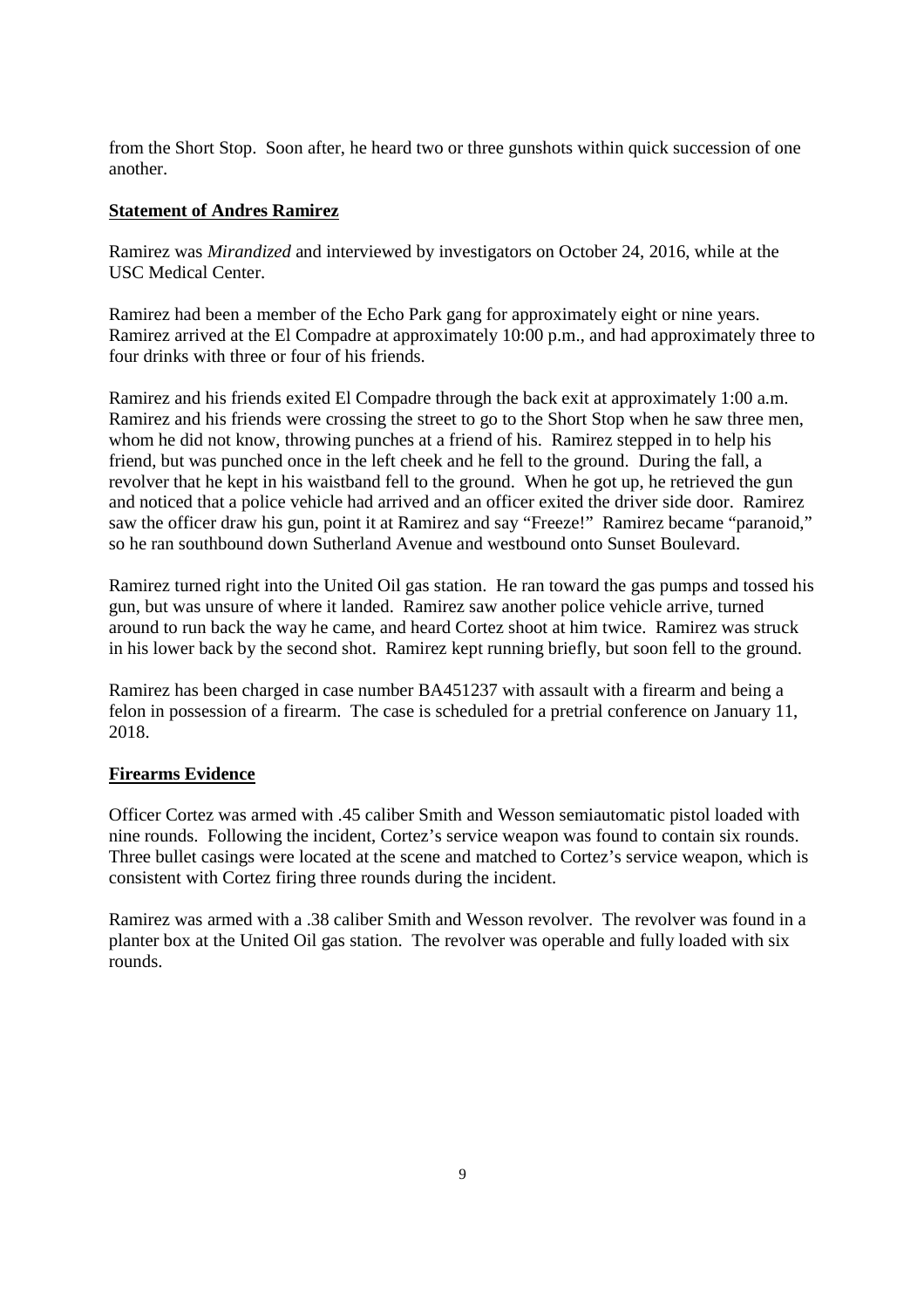

*Figure 5 – Planter at the United Oil Gas Station where Ramirez disposed of his revolver.*



*Figure 6 – Ramirez's .38 caliber revolver in the planter box at the United Oil gas station.*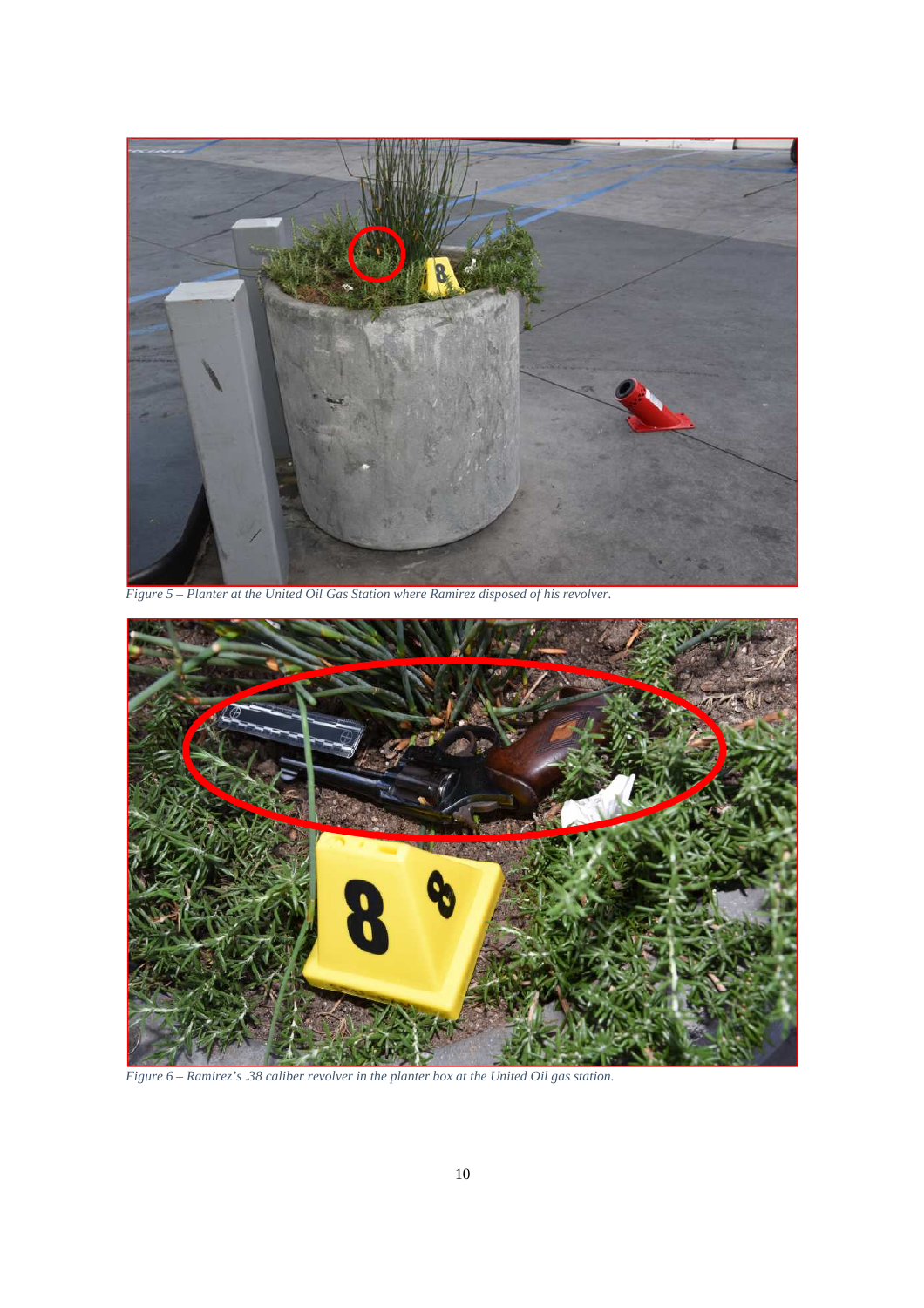

*Figure 7 – Ramirez's revolver loaded with six rounds.*

A 9mm Smith and Wesson semiautomatic pistol was also found in a bush on the west sidewalk of Sutherland Avenue, just north of Sunset Boulevard and Sutherland Avenue, near where the initial altercation occurred. The gun was fully loaded with fifteen rounds. It is shown in the photograph below:



*Figure 8 – Photograph of 9mm pistol located near the Short Stop bar.*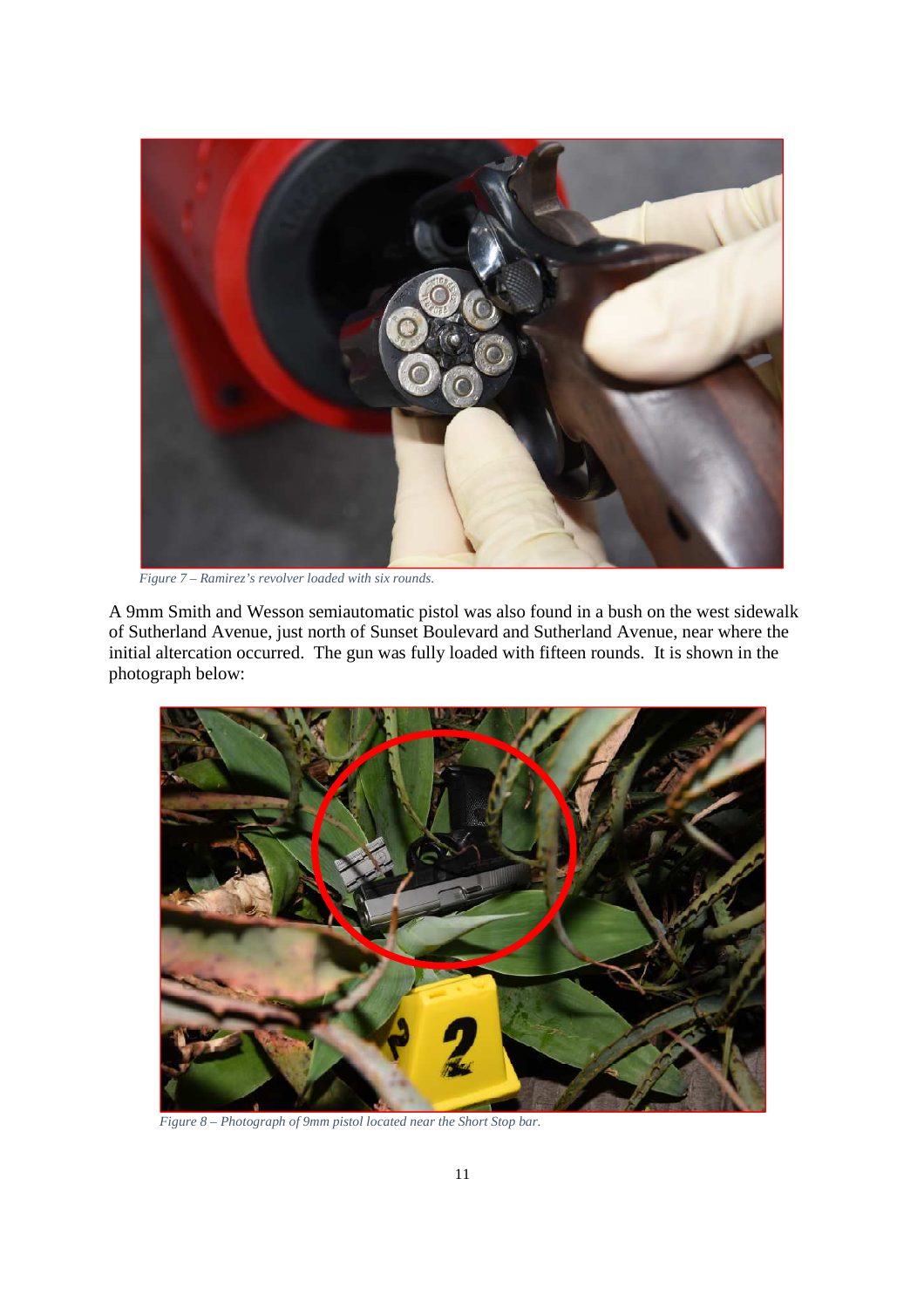## **Injuries**

Ramirez was shot one time in the lower back and is recovering from that injury.

## **LEGAL ANALYSIS**

## **The Law**

California law permits the use of deadly force in self-defense or in the defense of others if that person actually and reasonably believes that he or others are in imminent danger of great bodily injury or death. Penal Code § 197; *People v. Randle* (2005) 35 Cal.4<sup>th</sup> 987, 994 (overruled on another ground in *People v. Chun* (2009) 45 Cal.4th 1172, 1201); *People v. Humphrey* (1996) 13 Cal.4th 1073, 1082; *see also, CALCRIM* 505.

The test of whether the officer's actions were objectively reasonable is "highly deferential to the police officer's need to protect himself and others." *Munoz v. City of Union City* (2004) 120 Cal.App. $4^{th}$  1077, 1102.

The United States Supreme Court has long held that, "The 'reasonableness' of a particular use of force must be judged from the perspective of a reasonable officer on the scene, rather than the 20/20 vision of hindsight…The calculus of reasonableness must embody allowance for the fact that the police are often forced to make split-second judgments - - in circumstances that are tense, uncertain, and rapidly evolving - - about the amount of force that is necessary in a particular situation." *Graham v. Connor* (1989) 490 U.S. 386, 396-397. "Where the peril is swift and imminent and the necessity for action immediate, the law does not weigh in too nice scales the conduct of the assailed and say he shall not be justified in killing because he might have resorted to other means to secure his safety." *People v. Collins* (1961) 189 Cal.App.2d 575, 589.

Notably, if the officer's belief was reasonable, *the danger does not need to have actually existed*. *Id.* (emphasis added). An officer is not constitutionally required to wait until he sets eyes upon a weapon before employing deadly force to protect himself against a fleeing suspect who turns and moves as though to draw a gun. *Thompson v. Hubbard* (2001) 257 F.3d 896, 899

## **Analysis**

No criminal liability attaches to Cortez's actions unless the prosecution can prove *beyond a reasonable doubt* that he was not actually and reasonably in fear for his safety or the safety of others when he fired his service weapon. The prosecution cannot meet that burden in this case.

## **The First Shooting**

There is videotape evidence showing that Ramirez was armed during the initial altercation and was facing Cortez and displaying a firearm when Cortez fired at him.